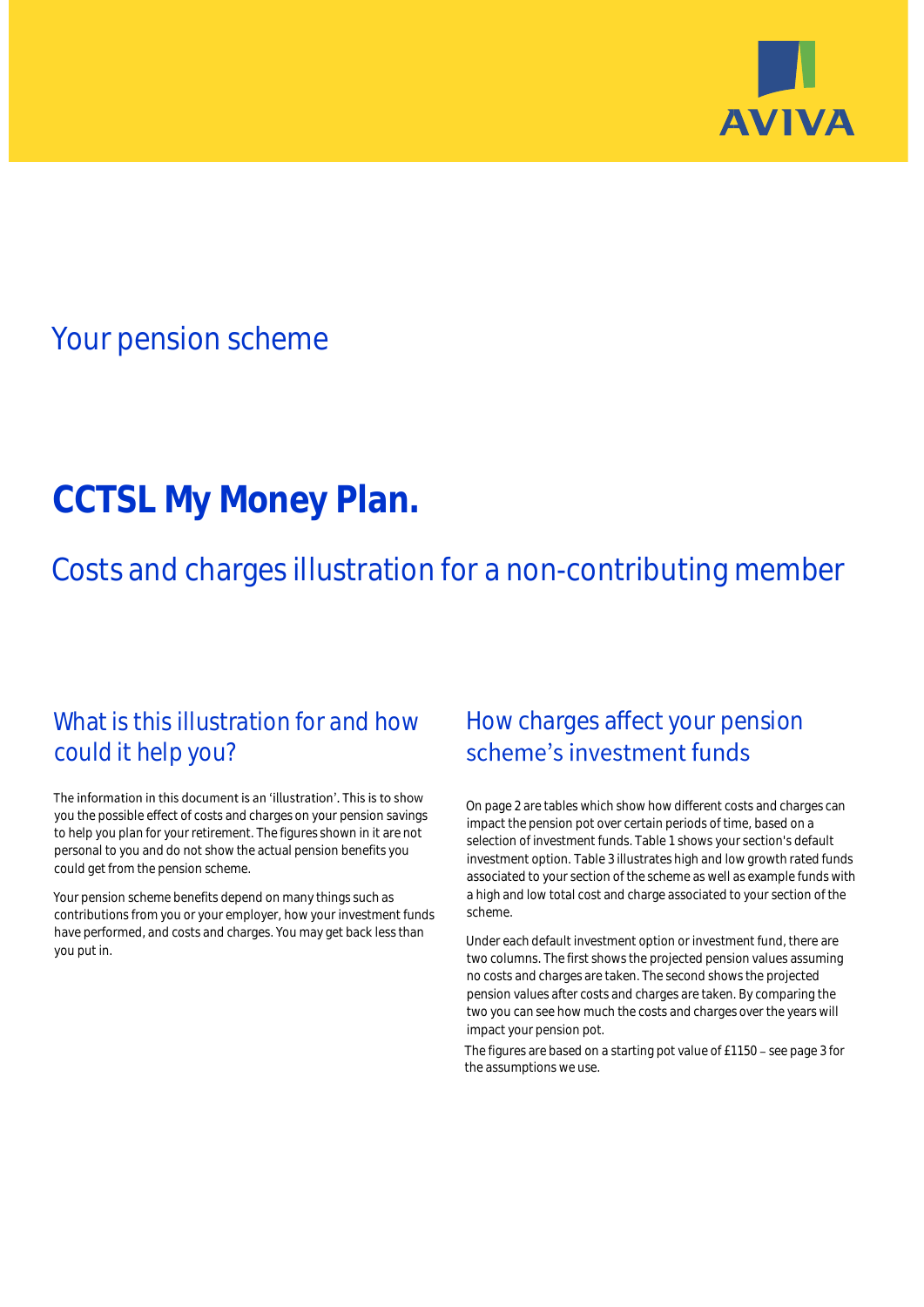| Illustration of effect of costs and charges on the Default Investment Option in<br><b>CCTSL My Money Plan.</b> |                                        |                                    |  |  |  |  |  |  |
|----------------------------------------------------------------------------------------------------------------|----------------------------------------|------------------------------------|--|--|--|--|--|--|
|                                                                                                                | <b>My Future</b>                       |                                    |  |  |  |  |  |  |
|                                                                                                                | Assumed growth rate 3.3% (p.a.)        |                                    |  |  |  |  |  |  |
|                                                                                                                | Assumed costs and charges 0.62% (p.a.) |                                    |  |  |  |  |  |  |
| At end of year                                                                                                 | Projected value assuming no            | <b>Projected value after costs</b> |  |  |  |  |  |  |
|                                                                                                                | costs and charges are taken            | and charges are taken              |  |  |  |  |  |  |
| $\mathbf{1}$                                                                                                   | £1,160                                 | £1,150                             |  |  |  |  |  |  |
| $\overline{2}$                                                                                                 | £1,170                                 | £1,160                             |  |  |  |  |  |  |
| 3                                                                                                              | £1,190                                 | £1,170                             |  |  |  |  |  |  |
| 4                                                                                                              | £1,200                                 | £1,170                             |  |  |  |  |  |  |
| 5                                                                                                              | £1,210                                 | £1,180                             |  |  |  |  |  |  |
| 10                                                                                                             | £1,280                                 | £1,200                             |  |  |  |  |  |  |
| 15                                                                                                             | £1,350                                 | £1,230                             |  |  |  |  |  |  |
| 20                                                                                                             | £1,420                                 | £1,250                             |  |  |  |  |  |  |
| 25                                                                                                             | £1,500                                 | £1,280                             |  |  |  |  |  |  |
| 30                                                                                                             | £1,580                                 | £1,310                             |  |  |  |  |  |  |
| 35                                                                                                             | £1,670                                 | £1,340                             |  |  |  |  |  |  |
| 40                                                                                                             | £1,750                                 | £1,350                             |  |  |  |  |  |  |
| 45                                                                                                             | £1,790                                 | £1,350                             |  |  |  |  |  |  |
| 50                                                                                                             | £1,800                                 | £1,310                             |  |  |  |  |  |  |

#### **Table 2**

| List of Funds included in the Default Investment Option |                       |                    |  |  |  |  |  |  |
|---------------------------------------------------------|-----------------------|--------------------|--|--|--|--|--|--|
| <b>Fund name</b>                                        | <b>Total Cost and</b> | <b>Growth Rate</b> |  |  |  |  |  |  |
|                                                         | Charge (p.a.)         | (p.a.)             |  |  |  |  |  |  |
| Av MyM My Future Growth                                 | 0.64%                 | 3.60%              |  |  |  |  |  |  |
| Av MyM My Future Consolidation                          | 0.59%                 | 2.40%              |  |  |  |  |  |  |
|                                                         |                       |                    |  |  |  |  |  |  |
|                                                         |                       |                    |  |  |  |  |  |  |
|                                                         |                       |                    |  |  |  |  |  |  |
|                                                         |                       |                    |  |  |  |  |  |  |
|                                                         |                       |                    |  |  |  |  |  |  |
|                                                         |                       |                    |  |  |  |  |  |  |
|                                                         |                       |                    |  |  |  |  |  |  |
|                                                         |                       |                    |  |  |  |  |  |  |

**Aviva Life & Pensions UK Limited.**

Registered in England No. 3253947. Registered office: Aviva, Wellington Row, York, YO90 1WR. Authorised by the Prudential Regulation Authority and regulated by the Financial Conduct Authority and the Prudential Regulation Authority. Firm Reference Number 185896. **aviva.co.uk** TEMP GFI NG071309 09/2018